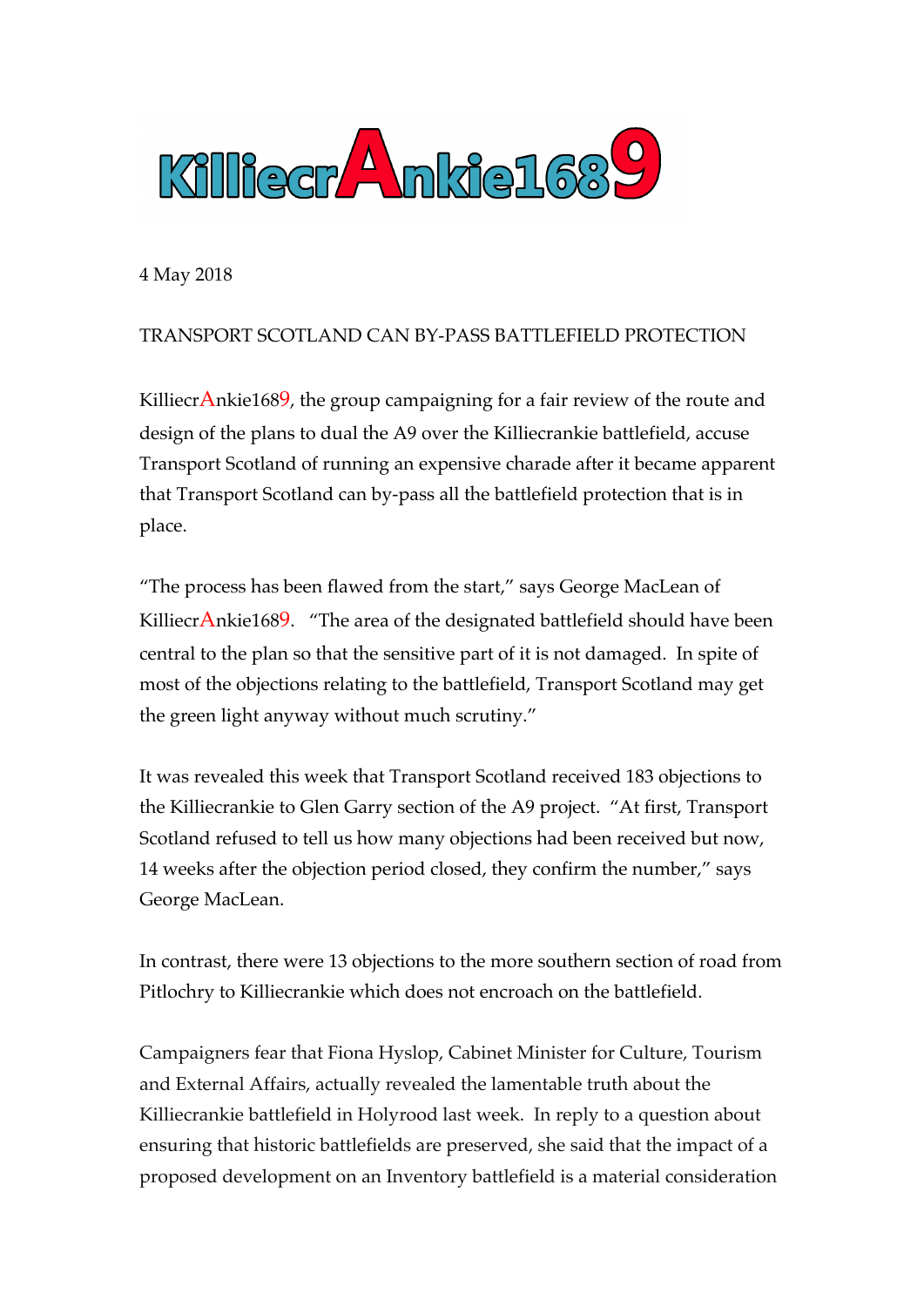within the planning system. However, she went on to explain that the A9 project at Killiecrankie is not within the planning system.

Murdo Fraser, MSP for Mid Scotland and Fife, labels historic battlefield protections "worthless" if the Scottish Government rubber stamps the current proposal for the A9 on the Killiecrankie site.

" It is clear that only SNP Ministers can prevent the Killiecrankie battlefield from being built upon and they should respect the views of nearly 200 members of the public who have formally objected to this proposal. Other, less invasive, route options exist and it would be scandalous if these were not given full consideration. Ultimately, the planning system will be rendered unfit for purpose if clear objections from the likes of Historic Environment Scotland are ignored in relation to the battlefield at Killiecrankie," he adds.

Of all the objections, the most heavyweight came from Historic Environment Scotland (HES), the national agency charged with protecting and enhancing Scotland's cultural heritage. Crucially, it maintains the Inventory of Historic Battlefields which includes the Killiecrankie site. Measured against this document, HES found the plans for the A9 at Killiecrankie unacceptable.

In its objection, HES highlights gaps in Transport Scotland's assessment methodology, a possible bias in the collection of data and a likelihood of reaching an unbalanced assessment of the significance and impact of the proposal. HES says that far too little research and fieldwork has been done on archaeological and physical remains relating to the battle and that Transport Scotland has not understood the relevance or importance of the battlefield's topography and landscape.

Transport Scotland is now considering what extra metal detecting, geophysical studies and trial trench work needs to be done to satisfy HES's demands. Exactly who will be responsible for archaeology studies still seems moot.

If Transport Scotland cannot resolve HES's objection or any other objection of similar importance, a Public Local Inquiry (PLI) may be held which will be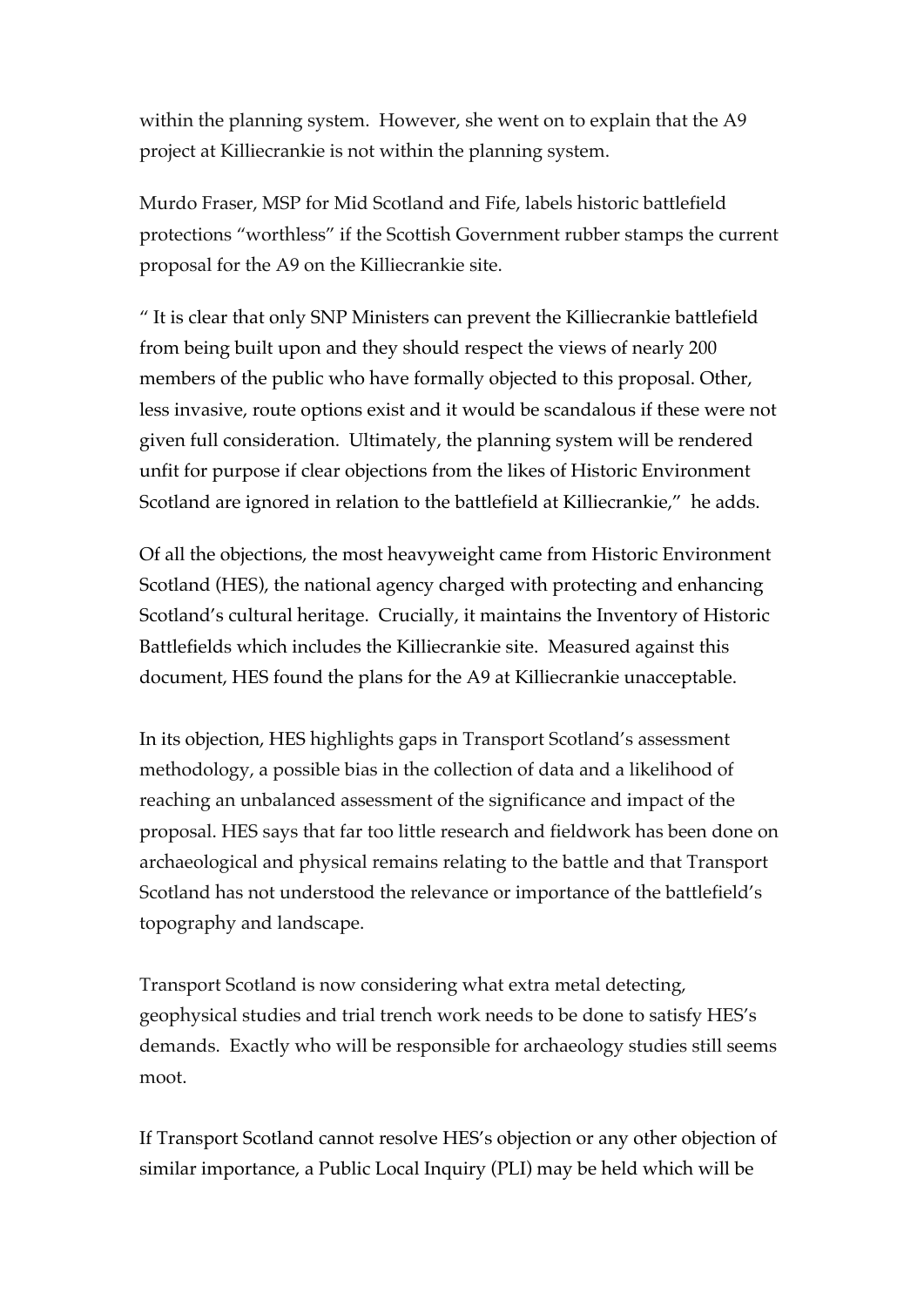overseen by an independent Reporter. However, as the A9 in Killiecrankie is not within the planning system, it is the Scottish Ministers, ultimately, who will decide.

They are under no obligation to accept the outcome of any PLI. Transport Scotland has already indicated that there is provision within the timetable for an inquiry and campaigners fear that the whole laborious, time-consuming and hugely expensive process has been a sham. "The cosy relationship between Transport Scotland and the Scottish Ministers could threaten the chances of arriving at the optimum plan to preserve what is left of the integrity of the Killiecrankie battle site," says George MacLean of KilliecrAnkie1689.

## **NOTES FOR EDITORS**

| Email:   | objections@killiecrankie1689.scot  |
|----------|------------------------------------|
| Phone:   | George MacLean +44 (0) 7595 361067 |
| Read:    | www.killiecrankie1689.scot         |
| Watch:   | https://youtu.be/4Hdi9ZbbUTw       |
| Twitter: | @KilliecrankieA9                   |
|          | Facebook: Killiecrankie1689        |

1 Information on the A9 project Killiecrankie to Glen Garry, including the Environmental Statement and draft Road Orders, is available on Transport Scotland's website: https://www.transport.gov.scot/projects/a9-duallingperth-to-inverness/a9-killiecrankie-to-glen-garry/

2 Objections to Transport Scotland's A9 plan at Killiecrankie have been submitted by Historic Environment Scotland, Perth and Kinross Heritage Trust, Cairngorms National Park Authority, Perth and Kinross Council, the Scottish Environment Protection Agency, Killiecrankie and Fincastle Community Council, heritage groups, historians and KilliecrAnkie1689.